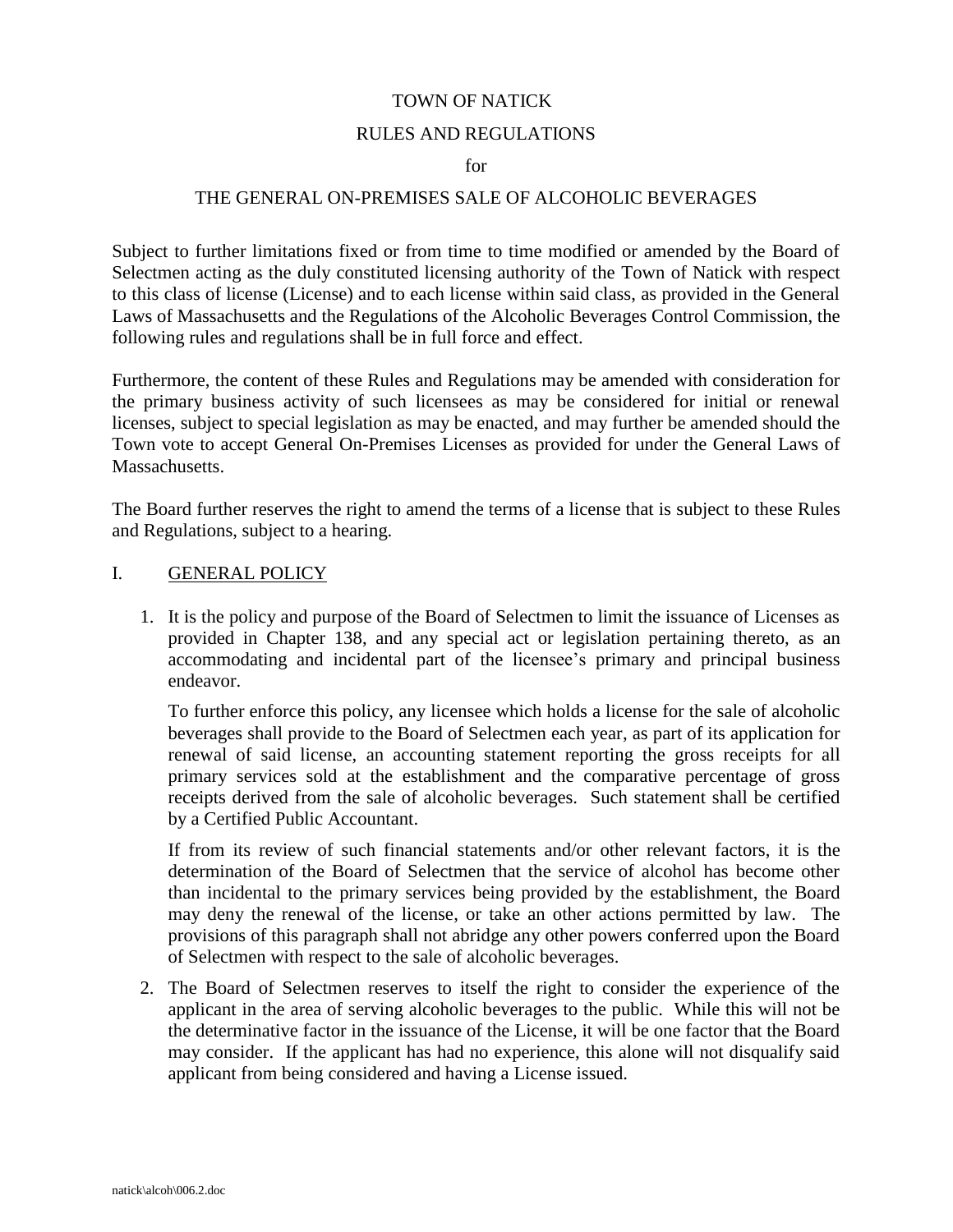- 3. The location of the premises to be licensed shall be in accordance with the Zoning Bylaw of the Town. The interior of said premises shall be strictly in accordance with the applicable provisions of the State Building Code and the respective rules and regulations of the Natick Board of Health, Natick Fire Chief, and all other applicable agencies of the Town of Natick and Commonwealth of Massachusetts.
- 4. To ensure compliance with their respective rules, regulations, and laws for which they are responsible to enforce, all agencies referred to in Section 3, above, shall be afforded reasonable access to the licensed premises.
- 5. The Board of Selectmen or any Selectman or Selectmen, as well as the Chief of Police or his designee, shall be afforded access to the licensed premises during all hours of operation, including times when alcoholic beverages are being served.
- 6. The requirements of the Chief of Police relative to security precautions at the licensed premises, and the control of rowdiness, loitering and similar behavior shall be adhered to by the licensee, and failure to do so shall be just cause for revocation of the License.
- 7. The owner or, in the case of a corporation, the Manager of the licensed premises, or his designee shall be present on the premises at all times during which alcoholic beverages are sold. The names and addresses of each individual referred to in the preceding sentence shall be submitted to the Board of Selectmen and Chief of Police.
- 8. The licensed premises must have food available for purchase at all times when alcohol is served.

## II. PROCEDURES

- 1. Each applicant shall submit to the Board of Selectmen, along with an application for a license, a plan drawn to scale by a registered architect or engineer, on which shall be shown the following information:
	- a. The net floor area and dimensions of the existing room or rooms, function rooms, and rooms in which alcoholic beverages are to be stored or served. Net floor area shall be the area of the room or rooms measured between the interior walls exclusive of stairways, service bars, hallways, lobbies, kitchens, waiting areas, etc.
	- b. The location of any proposed service bars, bars, counters, lounges and waiting areas.
	- c. The area in which seats or benches are to be securely fastened to the floor forming what are commonly called booths.
	- d. The area in which there are to be moveable or unsecured seats and tables.
	- e. Entrances and exits.
	- f. All rooms not being requested to be licensed, if said rooms are on the same floor as those rooms to be licensed; those rooms shall be labeled as to their function such as kitchens, coatrooms, lobbies, etc.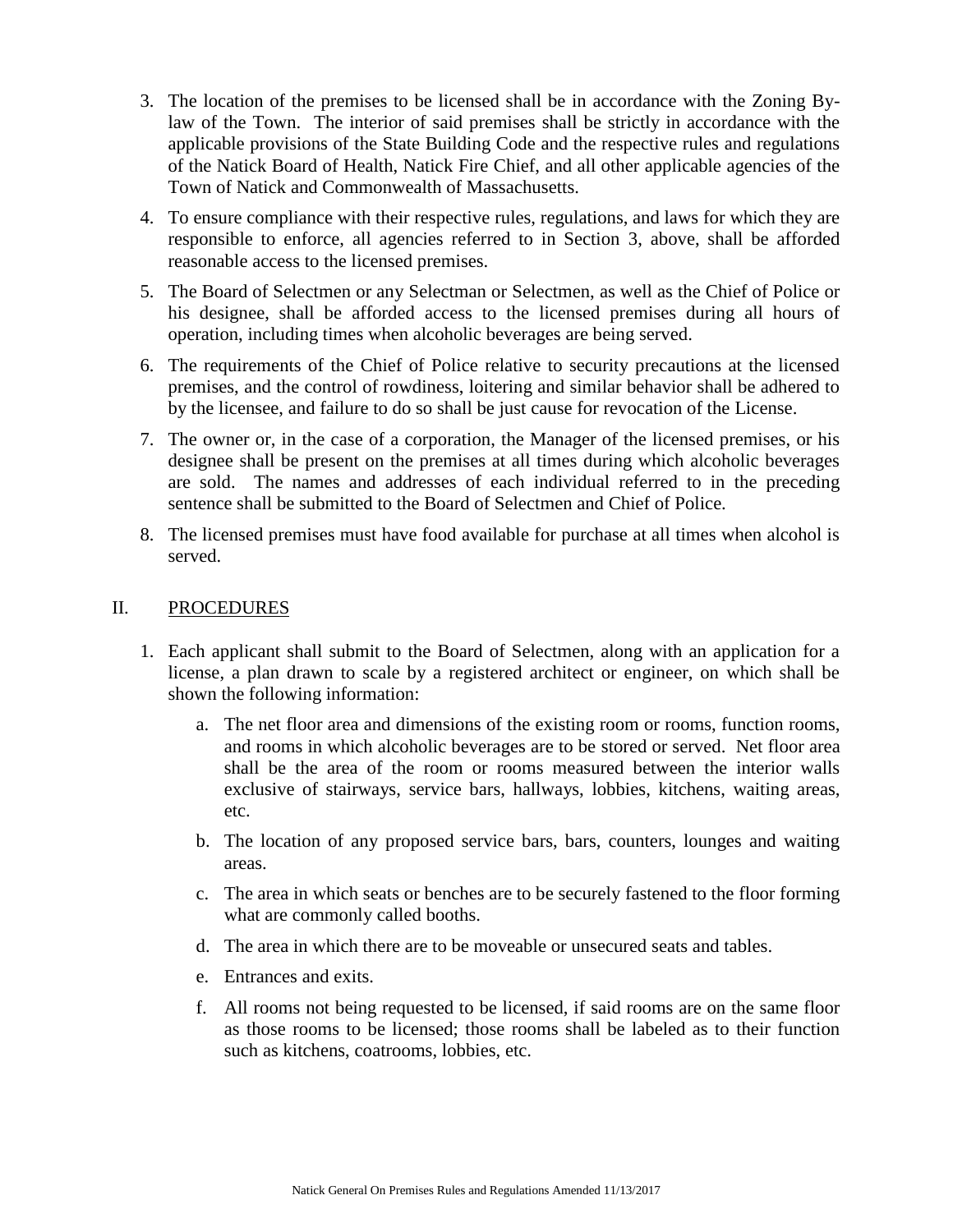- 2. Notwithstanding the foregoing provisions, the Board of Selectmen may approve a temporary modification of the licensed premises for special events subject to such terms and conditions as the Board may impose.
- 3. The Board of Selectmen shall not act on any application for a license, or for renewal of a license, unless the applicant submits to the Board of Selectmen a written plan for compliance with laws of the Commonwealth of Massachusetts regarding obligations and liabilities of holders of licenses for the sale of alcoholic beverages, including, without limitation, obligations and liabilities regarding the sale of alcoholic beverages to minors and regarding conduct resulting from the consumption of alcoholic beverages sold by a license holder. No such license or renewal of a license shall be granted unless the Board of Selectmen approves, in writing, the written plan submitted by an applicant.

# III. PROHIBITIONS

- 1. Stools or benches at any service bar are prohibited, subject to the provisions of Section VII.
- 2. The sale or service of alcoholic beverages at service bars is prohibited, subject to the provisions of Section VII.
- 3. Service bars are prohibited in locations not expressly approved and authorized by the Board of Selectmen in writing.
- 4. The location of service bars shall not be changed unless approved by the Board of Selectmen and unless an amended plan, as described in II.1.a, is submitted to the Board showing the proposed changes.
- 5. The sale and/or service of alcoholic beverages is prohibited in any area not licensed by the Board of Selectmen, and no change in such area or location shall be made without approval of the Board of Selectmen and unless an amended plan, as described in II.1.a, is presented to said Board; provided, however, that the Board of Selectmen may approve a temporary modification of the licensed premises as described under section II.2.
- 6. No alcoholic beverages shall be sold and/or served from the premises to be consumed outside the premises, i.e., curb service, window service, take-out service, etc.
- 7. Subject to the provisions of MGL c. 138, s. 15 (para. 1), no individual, partnership or corporation shall be issued more than one License.
- 8. Subject to the provisions of MGL c. 138, s. 15 (para. 1), no more than one alcoholic beverages license may be exercised on the same premises at any time.
- 9. The sale of alcoholic beverages at reduced or discounted prices during specified times, including, without limitation, "happy hours" and "two for the price of one" specials, is expressly prohibited
- 10. The sale or service of alcoholic beverages in pitchers is prohibited.

## IV. HOURS OF SALE AND SERVICE

1. When alcohol is served at a performing arts venue that is granted a license subject to these rules and regulations, alcohol may not be sold later than than 15 minutes following the conclusion of the final performance, inclusive of programs that include the performer(s).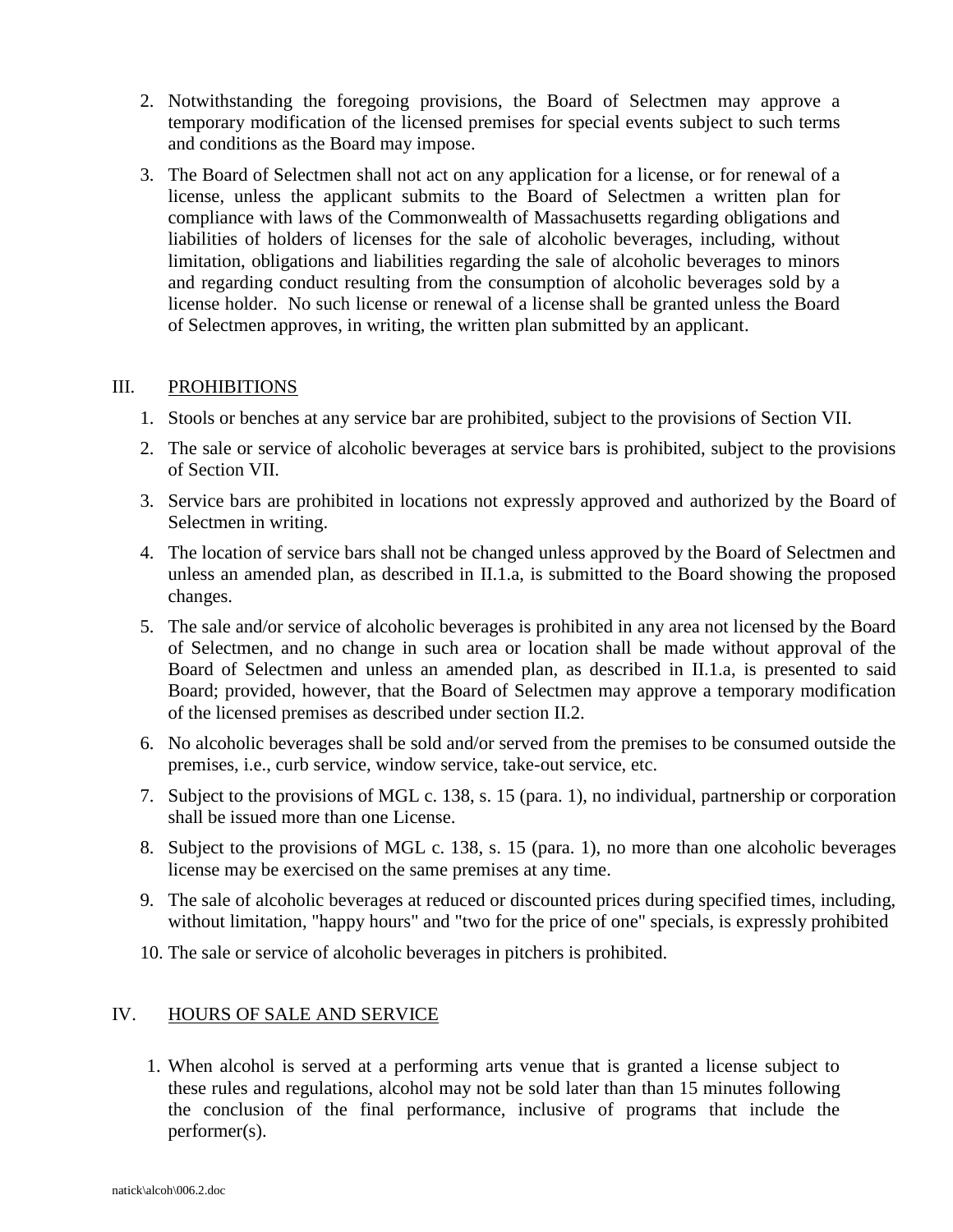- 2. For private functions at which alcohol is served at a performing arts venue that is granted a license subject to these rules and regulations, alcohol may not be served after 11:00 PM without the prior approval of the licensing authority.
- 3. In no event may alcohol be served outside the hours of 11:00 a.m. to 12:00 midnight on Mondays through Saturdays, and from 10:00 a.m. to 12:00 midnight on Sundays.
- 4. The hours during which the sale and service of all alcoholic beverages may be made in a public area are further limited to the hours during which the area is open.

### V. LOUNGES AND WAITING AREAS

- 1. An establishment may offer service of alcoholic beverages in a lounge or waiting area, provided that:
	- a. The hours during which the sale and service of all alcoholic beverages may be made in a lounge or waiting area are further limited to the hours during which the establishment is open. In no event shall the sale and service of alcoholic beverage be permitted outside the hours set forth in IV.1 above.
	- b. No such lounge or waiting area shall constitute a tavern within the meaning of Chapter 138 of the Massachusetts General Laws.
- 2. All establishments which seek a license to serve alcoholic beverages in a lounge or waiting area shall submit to the Board of Selectmen, along with an application for such a license, a plan which shows the information required by Section II of these Regulations and the location and number of seats and benches. All establishments which seek to obtain a modification to an existing license to serve alcoholic beverages in such a lounge or waiting area shall submit to the Board of Selectmen with the application a plan pursuant to Section II and Section V of these Regulations which shows changes in existing conditions.

# VI. POLICY REGARDING TRAINING FOR DISPENSERS AND SELLERS OF ALCOHOLIC BEVERAGES

- 1. Any licensee holding a license shall participate in a program designed to train its employees in methods of observation and detection to avoid serving or selling alcohol to intoxicated persons and/or minors.
- 2. For purposes of this policy, anyone engaged in the sale, pouring or service of alcohol is regarded as an employee. All employees, whether full-time, part-time, occasional or voluntary who engage in the sale, pouring or service of alcohol shall, within 15 days of their date of employment, be required to participate in and receive certification by one of the training programs listed below, or by an in-house trainer certified as a trainer in one of the training programs listed below.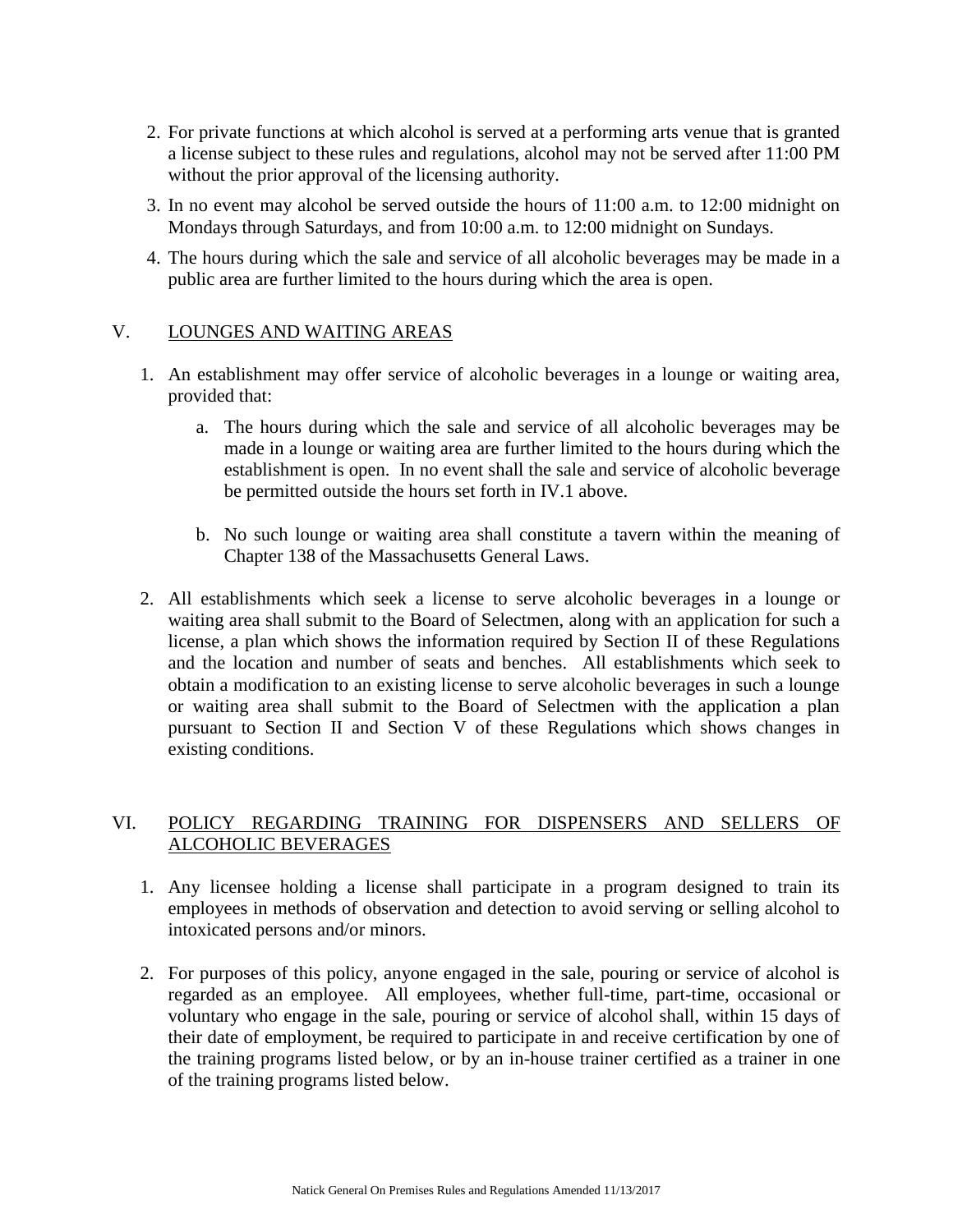Programs that are currently available and meet the requirements of this policy are:

- Training for Intervention Procedures by Servers of Alcohol (T.I.P.S.)
- Alcohol Intervention Methods (A.I.M.)
- Any Insurance Industry approved and qualified program offered by a certified trainer and previously approved by the Board of Selectmen
- 3. Employees shall be re-certified by an approved training program or in-house trainer at intervals of no more than three (3) years.
- 4. Applications for new or renewal of licenses shall include a roster of employees with the following information for each employee:
	- Name
	- Affirmation that employee is at least 18 years of age
	- Date of hire or voluntary service
	- Type of training (e.g., T.I.P.S.) received
	- How training provided (outside class attendance or in-house certified trainer)
	- Date employee last certified as trained
	- Expiration date of employee's training

**Note:** Applications lacking this information will be rejected.

- 5. Licensees shall maintain a file containing copies of the current certification records for all employees engaged in the sale, pouring or service of alcohol. The file shall be available for examination upon request of the Natick Board of Selectmen or the Natick Police Department.
- 6. Failure to comply with the requirements of this policy, including but not limited to the sale or service of alcohol by an uncertified employee with more than 15 days of service, may result in a public hearing to determine whether the licensee's license should be suspended, revoked or subject to any other sanction permitted by law.

### VII. BARS AND COUNTERS

Alcoholic beverages may be sold and/or served at bars and counters provided that:

- 1. Stools or benches shall be permitted at such a bar or counter;
- 2. The service of food from the establishment's posted or printed food menu(s) shall be available, but shall not be required, at all such bars and counters;
- 3. The hours during which the sale and service of all alcoholic beverages may be made at a bar or counter are further limited to the hours during which the establishment is open. In no event shall the sale and service of alcoholic beverages be permitted outside the hours set forth in IV.1 above.